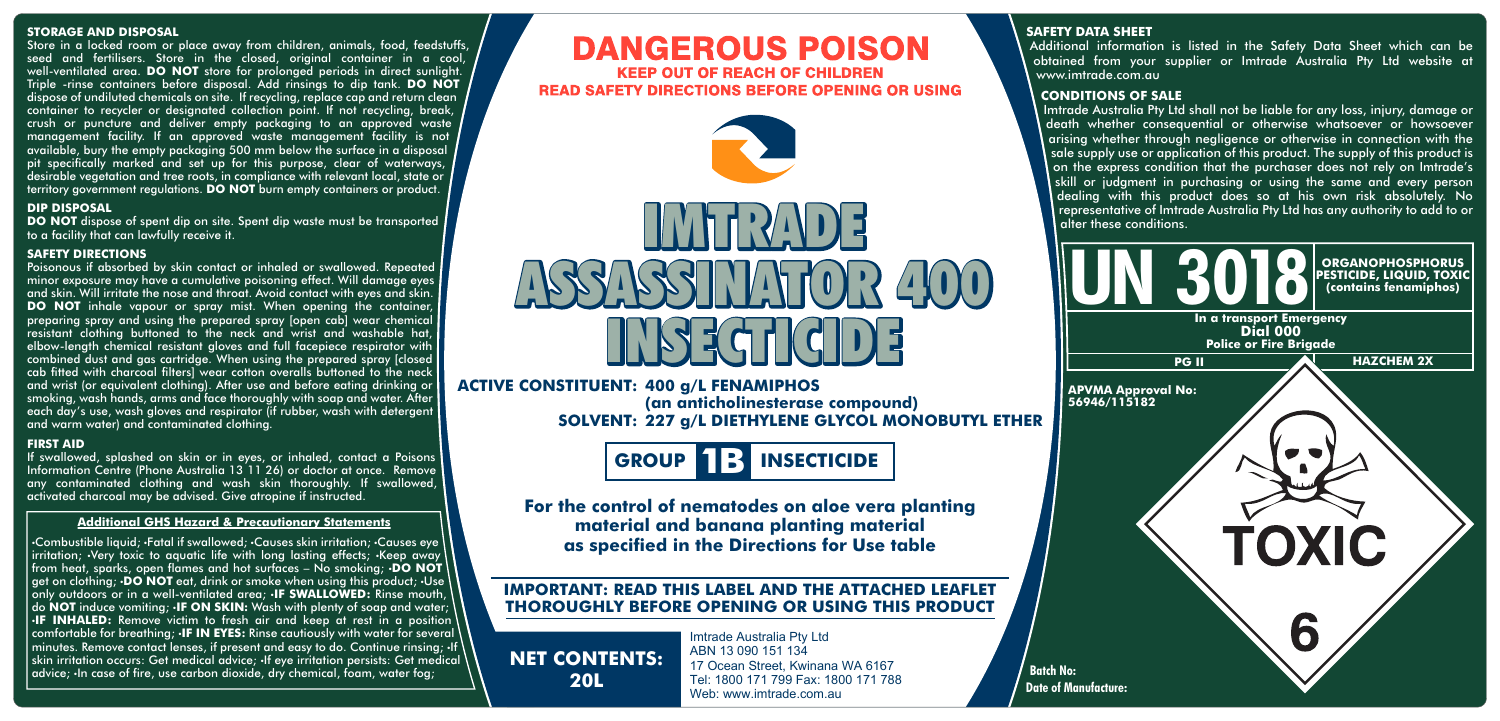# DANGEROUS POISON

**KEEP OUT OF REACH OF CHILDREN READ SAFETY DIRECTIONS BEFORE OPENING OR USING**



# IMTRADE ASSASSINATOR 400 INSECTICIDE

**400 g/L FENAMIPHOS ACTIVE CONSTITUENT: (an anticholinesterase compound)**

**227 g/L DIETHYLENE GLYCOL MONOBUTYL ETHER SOVENT:**



For the control of nematodes on aloe vera planting material and banana planting material as specified in the Directions for Use table

# **IMPORTANT: READ THIS LEAFLET THOROUGHLY BEFORE OPENING OR USING THIS PRODUCT**

**APVMA Approval No: 56946/115182**

Imtrade Australia Pty Ltd ABN 13 090 151 134 17 Ocean Street, Kwinana WA 6157 Tel: 1800 171 799 Fax: 1800 171 788 Web: www.imtrade.com.au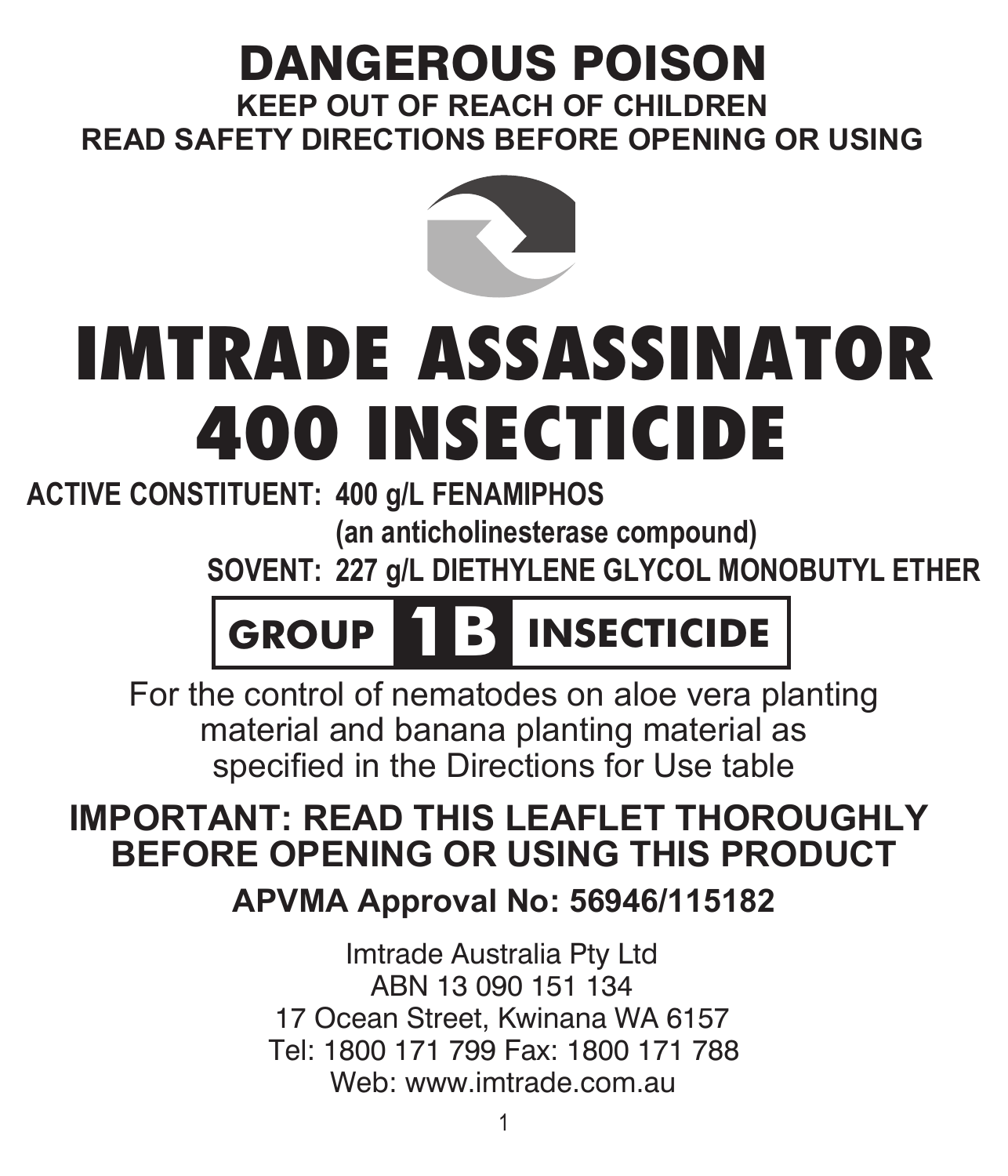## **DIRECTIONS FOR USE**

#### **RESTRAINTS:**

**DO NOT dispose of spent dip on site. Spent dip waste must be transported to a facility that can lawfully receive it.**

| <b>CROP</b>                     | <b>PEST</b>                                              | <b>STATE</b>         | <b>RATE</b>              | <b>CRITICAL COMMENTS</b>                                                                                                                                                                                                                                                                          |
|---------------------------------|----------------------------------------------------------|----------------------|--------------------------|---------------------------------------------------------------------------------------------------------------------------------------------------------------------------------------------------------------------------------------------------------------------------------------------------|
| planting<br>Imaterial           | l Aloe Vera I Soil borne<br>plant parasitic<br>nematodes | Qld, NSW,<br>WA only | 1L/100L<br>water         | Air dry or cure prepared pups for 48 hours<br>prior to treatment.<br>Immerse unpared pups in Imtrade<br>Assassinator 400 Insecticide dip solution<br>for 30 minutes. Allow to drain and dry.<br>Wear elbow-length chemical resistant<br>gloves when dipping and when handling<br>dipped material. |
| Banana<br>planting<br>Imaterial | Soil borne<br>plant parasitic<br>nematodes               | Qld, NSW,<br>WA only | 100 mL/<br>100L<br>water | Pare the planting material to remove all<br>dead tissue. Immerse planting material<br>in Imtrade Assassinator 400 Insecticide<br>dip solution for 10 minutes. Allow to<br>drain and dry. Wear elbow-length<br>chemical resistant gloves when dipping<br>and when handling dipped material.        |

**NOT TO BE USED FOR ANY PURPOSE, OR IN ANY MANNER, CONTRARY TO THIS LABEL UNLESS AUTHORISED UNDER APPROPRIATE LEGISLATION.**

*THIS PRODUCT IS TOO HAZARDOUS FOR USE IN THE HOME GARDEN.*

#### **WITHHOLDING PERIOD** *BANANA AND ALOE VERA PLANTING MATERIAL:* **NOT REQUIRED WHEN USED AS DIRECTED**

#### **Export of Treated Produce**

Growers should note that MRLs or import tolerances **DO NOT** exist in all markets for edible produce treated with Imtrade Assassinator 400 Insecticide. If you are growing edible produce for export, please check with Imtrade Australia Pty Ltd for the latest information on MRLs and import tolerances before using Imtrade Assassinator 400 Insecticide.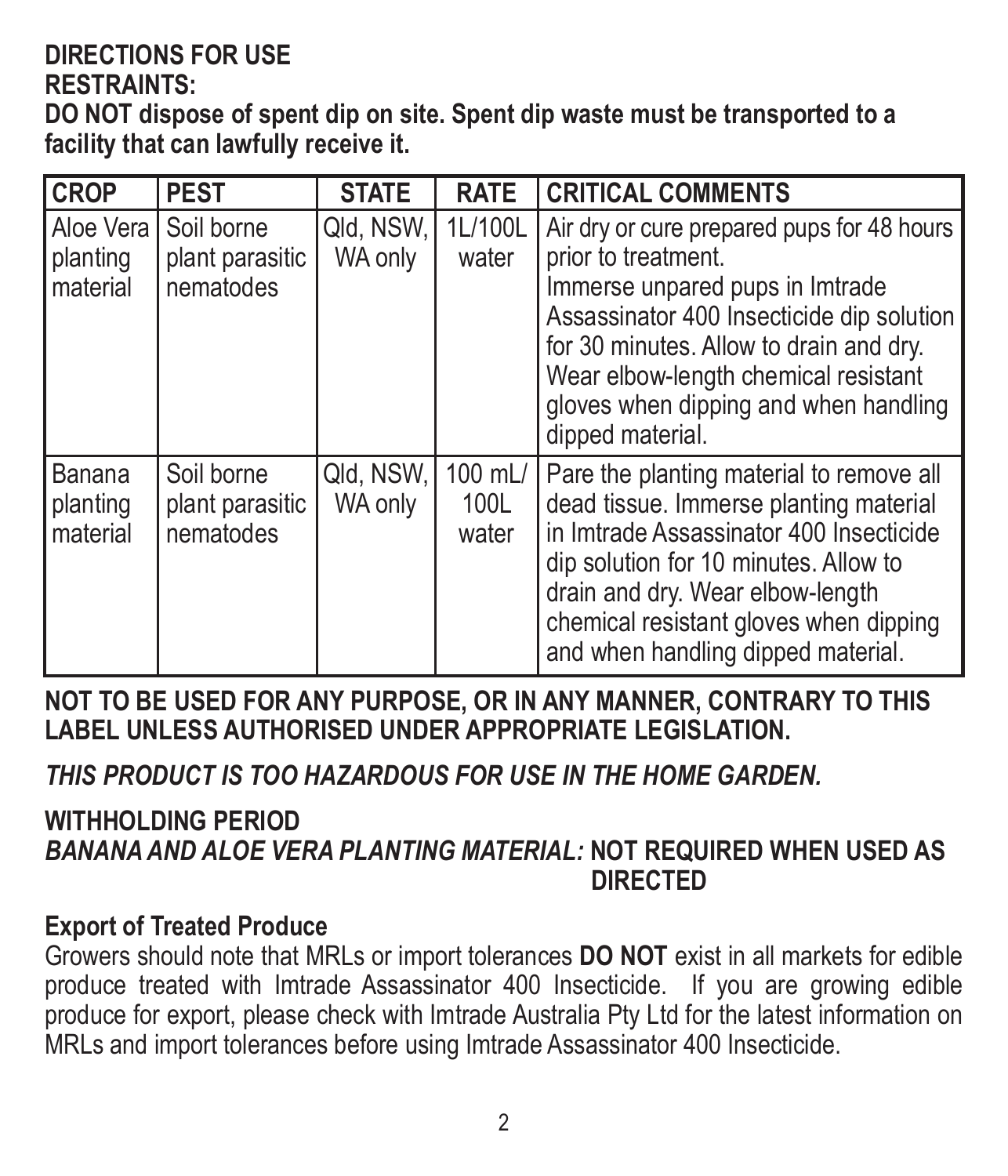#### **GENERAL INSTRUCTIONS**

#### **Mixing**

Add the required quantity of Imtrade Assassinator 400 Insecticide to the dip vat full of water while stirring. Agitate before use if mixture has been left overnight.

#### **Accelerated biodegradation**

As with other soil insecticides the effectiveness of this product may be reduced as a result of the soil microfloras developing the ability to biodegrade it at an accelerated rate, particularly after repeated application. If unacceptable control occurs, immediately contact your Imtrade Australia representative for detailed information. Imtrade Assassinator 400 Insecticide should not be used where the user suspects the soil microfloras have developed the ability to degrade it at an accelerated rate.

Imtrade Australia Pty Ltd accepts no responsibility, and intends by this statement to exclude liability, it the effectiveness of Imtrade Assassinator 400 Insecticide is reduced or nullified as a result of accelerated biodegradation, since biodegradation is accelerated by soil characteristics which occur naturally and are beyond Imtrade Australia's control.

#### **INSECTICIDE RESISTANCE WARNING**

# **GROUP 1B INSECTICIDE**

For insecticide resistance management Imtrade Assassinator 400 Insecticide is a Group **1B** Insecticide. Some naturally occurring insect biotypes resistant to Imtrade Assassinator 400 Insecticide and other Group **1B** Insecticides may exist through normal genetic variability in any insect population. The resistant individuals can eventually dominate the insect population if Imtrade Assassinator 400 Insecticide or other Group **1B** Insecticides are used repeatedly. The effectiveness of Imtrade Assassinator 400 Insecticide on resistant individuals could be significantly reduced. Since the occurrence of resistant individuals is difficult to detect prior to use, Imtrade Australia Pty Ltd accepts no liability for any losses that may result from the failure of Imtrade Assassinator 400 Insecticide to control resistant insects. Imtrade Assassinator 400 Insecticide may be subject to specific resistance management strategies. For further information contact your local suppliers or Imtrade Australia Pty Ltd representative.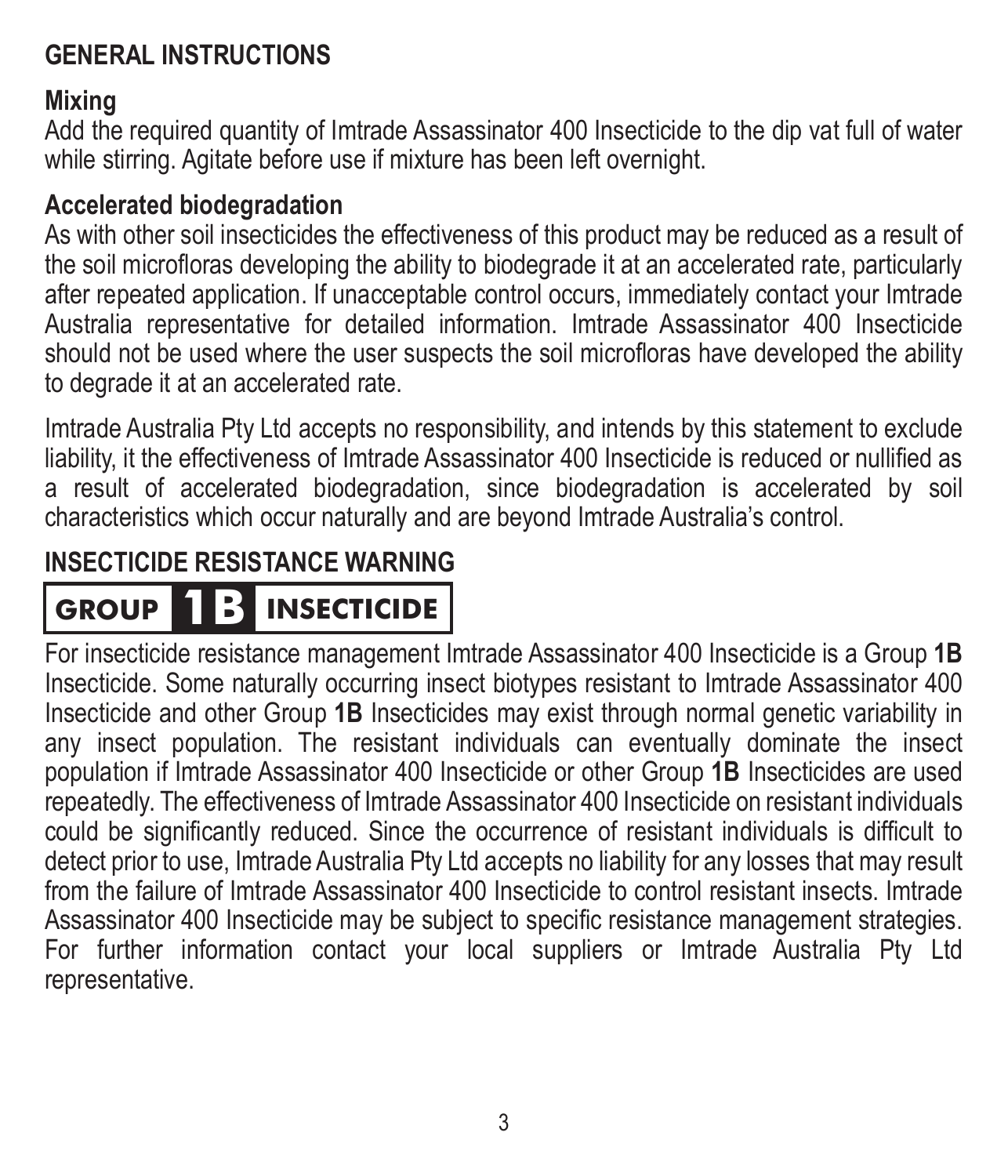#### **PROTECTION OF WILDLIFE, FISH, CRUSTACEANS AND ENVIRONMENT Dangerous to fish and other aquatic invertebrates.**

**DO NOT** contaminate streams, rivers or waterways with the chemical or used container.

#### **STORAGE AND DISPOSAL**

Store in a locked room or place away from children, animals, food, feedstuffs, seed and fertilisers. Store in the closed, original container in a cool, well-ventilated area. **DO NOT** store for prolonged periods in direct sunlight. Triple -rinse containers before disposal. Add rinsings to dip tank. **DO NOT** dispose of undiluted chemicals on site. If recycling, replace cap and return clean container to recycler or designated collection point. If not recycling, break, crush or puncture and deliver empty packaging to an approved waste management facility. If an approved waste management facility is not available, bury the empty packaging 500 mm below the surface in a disposal pit specifically marked and set up for this purpose, clear of waterways, desirable vegetation and tree roots, in compliance with relevant local, state or territory government regulations. **DO NOT** burn empty containers or product.

#### **DIP DISPOSAL**

**DO NOT** dispose of spent dip on site. Spent dip waste must be transported to a facility that can lawfully receive it.

#### **SAFETY DIRECTIONS**

Poisonous if absorbed by skin contact or inhaled or swallowed. Repeated minor exposure may have a cumulative poisoning effect. Will damage eyes and skin. Will irritate the nose and throat. Avoid contact with eyes and skin. **DO NOT** inhale vapour or spray mist. When opening the container, preparing spray and using the prepared spray [open cab] wear chemical resistant clothing buttoned to the neck and wrist and washable hat, elbow-length chemical resistant gloves and full facepiece respirator with combined dust and gas cartridge. When using the prepared spray [closed cab fitted with charcoal filters] wear cotton overalls buttoned to the neck and wrist (or equivalent clothing). After use and before eating drinking or smoking, wash hands, arms and face thoroughly with soap and water. After each day's use, wash gloves and respirator (if rubber, wash with detergent and warm water) and contaminated clothing.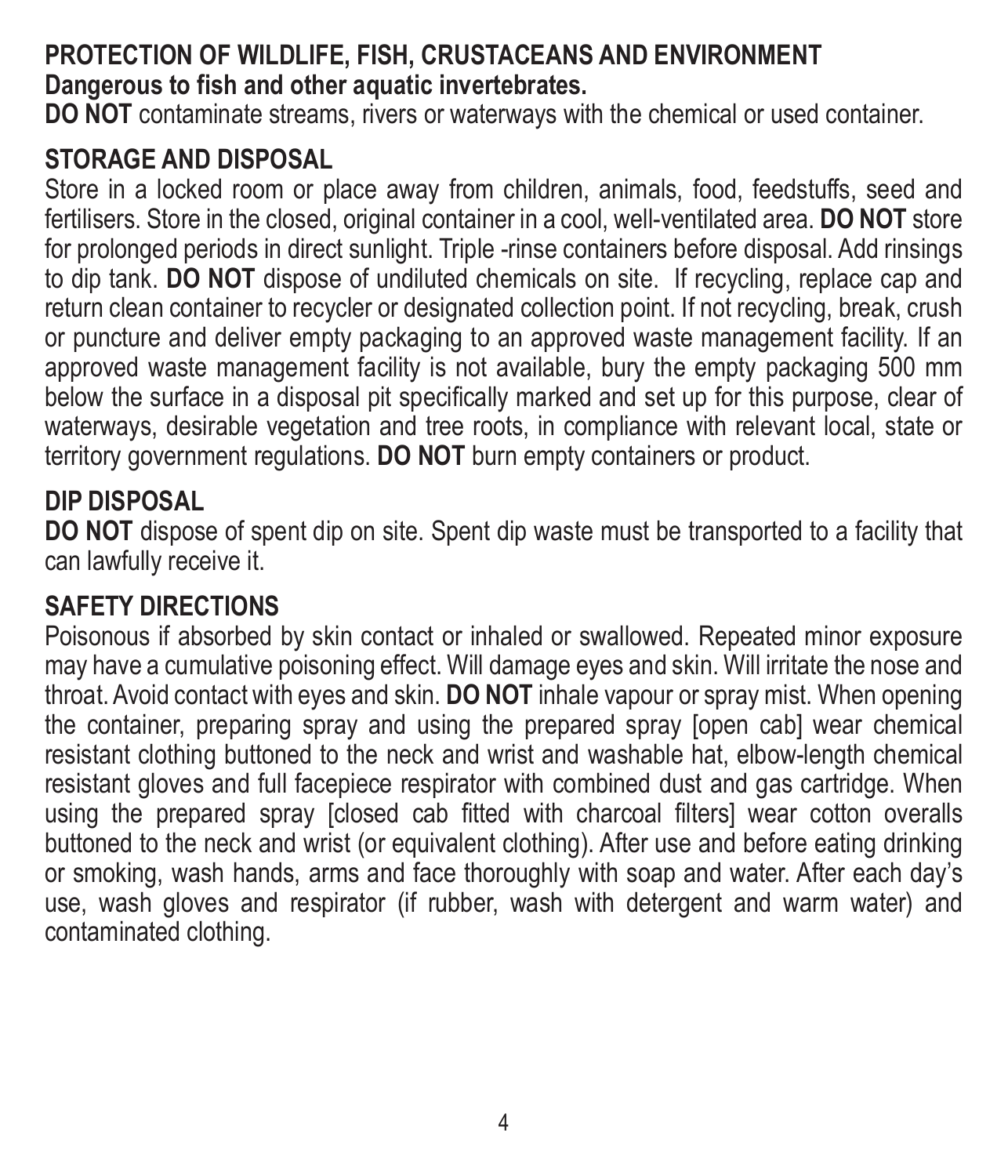#### **FIRST AID**

If swallowed, splashed on skin or in eyes, or inhaled, contact a Poisons Information Centre (Phone Australia 13 11 26) or doctor at once. Remove any contaminated clothing and wash skin thoroughly. If swallowed, activated charcoal may be advised. Give atropine if instructed.

#### **Additional GHS Hazard & Precautionary Statements**

●Combustible liquid; ●Fatal if swallowed; ●Causes skin irritation; ●Causes eye irritation; ●Very toxic to aquatic life with long lasting effects; ●Keep away from heat, sparks, open flames and hot surfaces – No smoking; ●**DO NOT** get on clothing; ●**DO NOT** eat, drink or smoke when using this product; ●Use only outdoors or in a well-ventilated area; ●**IF SWALLOWED:** Rinse mouth, do **NOT** induce vomiting; ●**IF ON SKIN:** Wash with plenty of soap and water; ●**IF INHALED:** Remove victim to fresh air and keep at rest in a position comfortable for breathing; ●**IF IN EYES:** Rinse cautiously with water for several minutes. Remove contact lenses, if present and easy to do. Continue rinsing; ●If skin irritation occurs: Get medical advice; ●If eye irritation persists: Get medical advice; ●In case of fire, use carbon dioxide, dry chemical, foam, water fog;

#### **SAFETY DATA SHEET**

Additional information is listed in the Safety Data Sheet which can be obtained from your supplier or Imtrade Australia Pty Ltd website at www.imtrade.com.au